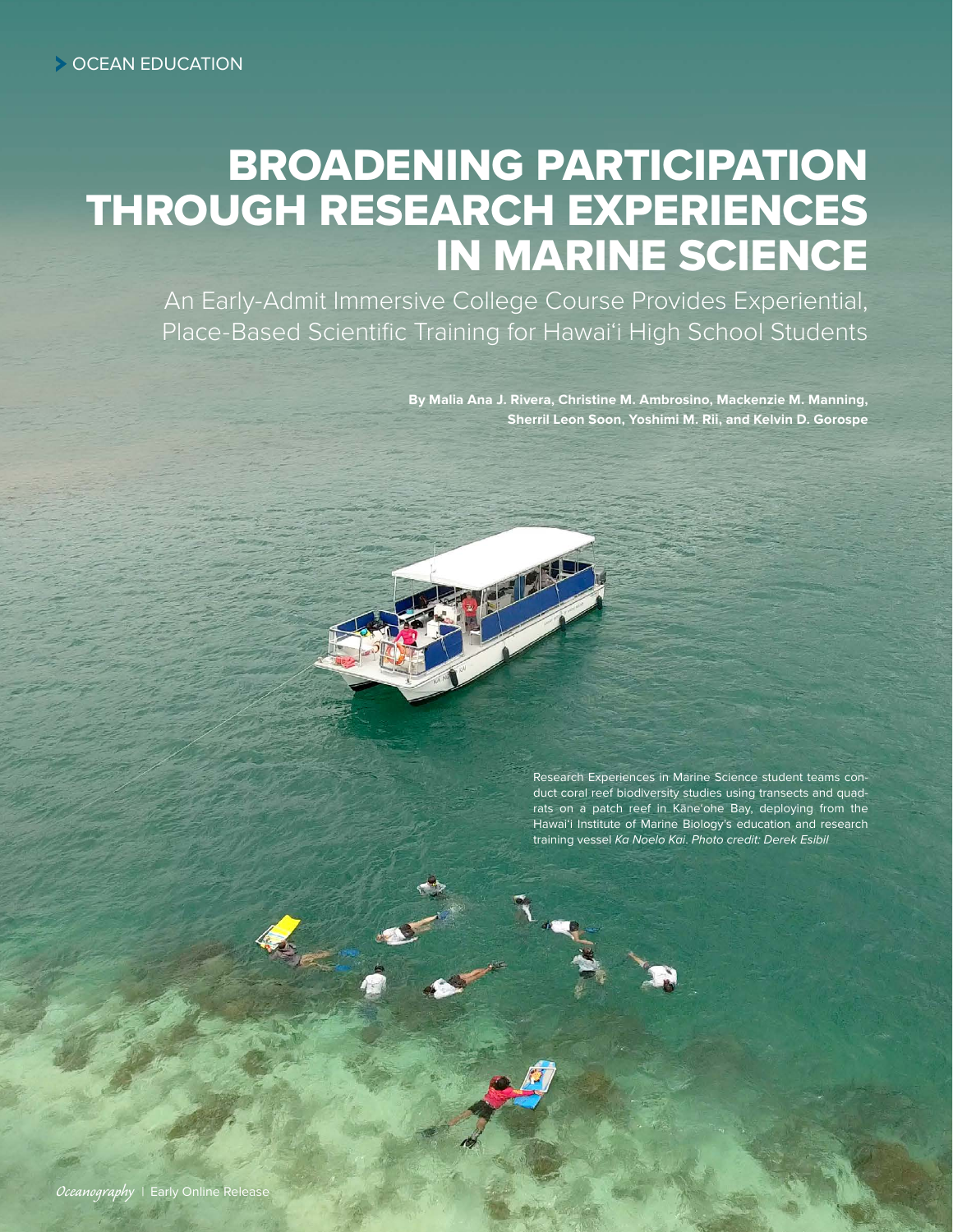ABSTRACT. Developing meaningful and authentic opportunities for students from historically excluded groups that inspire and sustain their interest in STEM pathways is essential for overcoming some of the barriers to entry that continue to hinder diversity in STEM fields. The Research Experiences in Marine Science (REMS) program is an immersive, place-based, course-based research experience at the University of Hawai'i at Mānoa that focuses on science-driven marine conservation and incorporates Hawai'i's unique ecology and culture to better engage local high school students and recent high school graduates. During the program, students participate in field- and laboratorybased marine science modules and conduct research alongside professional scientists, science educators, and near-peer mentors, while being encouraged to consult with Native Hawaiian scholars and practitioners who actively collaborate or partner with the program. Student self-assessments of confidence, attitudes, and interest in marine science were collected pre- and post-program via surveys that included both Likert scale and open-ended items. Results demonstrated significant positive post-program shifts in student confidence in testing hypotheses, valuing environmental stewardship, and recognizing the relevance of marine science, as well as shifts in student interest in marine science subjects and careers. Students reported very high satisfaction with the content modules, group research projects, and overall REMS program experience. Our approach, emphasizing sense of place, community connections, and a strong tiered mentoring structure, provides a robust model for early undergraduate science training that may help broaden student participation in conservation-related marine STEM.

## INTRODUCTION

As global climate change, resource overuse, and myriad human impacts on the natural environment continue to challenge society, our planet's sustainability will depend not only on the awareness and stewardship of its citizenry but also on the interest of today's students in science, technology, engineering, and mathematics (STEM) careers. However, concerns persist that the pool of students proficient and interested in STEM will be insufficient for national workforce demands (Xue and Larson, 2015), a shortfall exacerbated by high attrition among those who enter college as STEM majors (Chen and Soldner, 2013; Kennedy et al., 2021). This challenge is heightened by the fact that students from historically excluded groups face barriers to continuing their education at two- or four-year institutions, let alone in STEM fields, after graduating from high school (NASEM, 2016), thus continuing to hinder diversity in disciplines that lead to sustainability-focused careers. Addressing issues of implicit and explicit biases that pose barriers to pursuing STEM is important in and of itself, but also because diverse research teams have been demonstrated to outperform more homogeneous teams, as members with different backgrounds can bring a variety of valuable experiences and perspectives to problem-solving (Hong and Page, 2004).

Course-Based Undergraduate Research Experiences (CUREs) that involve STEM students in the practice of scientific investigation early in their undergraduate careers have been embraced as one way to better engage students from historically excluded groups in science (Bangera and Brownell, 2014). CUREs are unique in that course delivery mirrors a more authentic scientific research process, requiring problem solving to overcome challenges in research designs and involving collaborations with peers as well as more experienced scientists. Taken together, CUREs have potential to contribute to the larger body of scientific knowledge (Auchincloss et al., 2014; Dolan and Weaver, 2021). CURE pedagogies can be especially effective among students from diverse backgrounds, along with increasing student science identity and self-efficacy in science (Ballen et al., 2017). Additionally, as the nature of CURE experiences allows more space for students to engage in science-related issues that may be relevant beyond the classroom (e.g., to a variety of stakeholders and/or one's own community), they may better resonate with student groups who tend to be more culturally and community grounded (Malotky et al., 2020).

In this paper we describe our methodology for an innovative CURE model that targets students at or recent graduates from Hawai'i high schools and present program evaluation results derived from student participant feedback. The context of our CURE focuses on marine science education and research at the University of Hawai'i at Mānoa (UHM), a Native Hawaiian serving institution and the flagship university campus for the State of Hawai'i. The primary intent of the program is to help students enter into undergraduate pathways in marinerelated natural science majors within the UH system of campuses, which are comprised of seven community colleges and three universities across the state's main islands, and whose overall enrollment comprises a majority of students who are graduates of Hawai'i high schools.

## Institutional Context

Located in the middle of the Pacific Ocean, the University of Hawai'i at Mānoa provides educational pathways in STEM especially relevant for our state and for broadening participation in marine science. Hawai'i's population is the most diverse in the nation (Morgan, 1996), and Hawai'i is one of only a handful of states already characterized by a "majority minority" (US Census Bureau, 2021), its populace being largely comprised of mixes of a number of races, including Native Hawaiian, Pacific Islander, Asian, and various other minority immigrant groups. Families with multiracial backgrounds typify populations in the islands, a highly unique demographic make-up that is mirrored by student populations in the Hawai'i public school system (Office of the Superintendent, 2020). At UHM, however, while nearly 60% of the student body are graduates of Hawai'i high schools (public and private; **Figure 1**), relatively few Hawai'i students pursue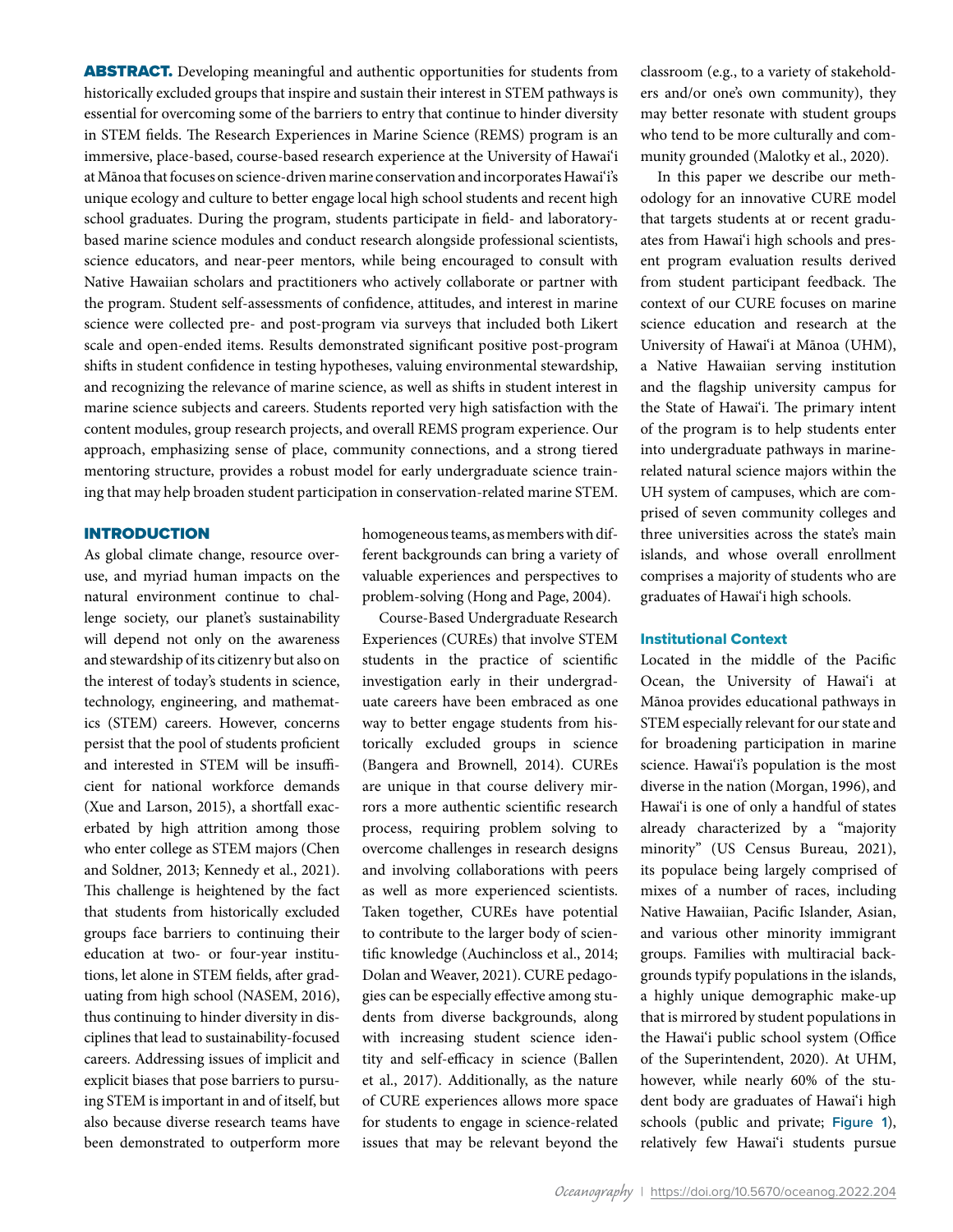STEM degrees in subjects relating to the marine and ocean sciences (see **Table 1**).

A closer examination of enrollment statistics at UHM reveals that despite the majority of the overall student body being comprised of graduates from Hawai'i high schools, only ~39% of the majors in the oceanography department (a diverse degree called "Global Environmental Science") and a mere 13% of Marine Biology majors are Hawai'i high school graduates (**Figure 1**). The number of students of Native Hawaiian ancestry in these fields is especially low and thus remains so in subsequent local work forces (Kana'iaupuni et al., 2021).

There is a clear need to develop opportunities to broaden participation in ocean STEM college and professional careers and bolster local workforce development among Hawai'i's diverse populations so that local residents actively serve in careers that manage resources and train future stewards in their home state. To do so, students from diverse communities need better access to meaningful and memorable hands-on experiences in investigative science, delivered within a context of environmental familiarity and social relevance. Hawai'i's unique



FIGURE 1. Percentages of Hawai'i high school graduates declaring Marine Biology (total  $N = 407$ ) and Global Environmental Science (Oceanography,  $N = 98$ ) undergraduate majors at the University of Hawai'i at Mānoa relative to total student body (N = 13,203). *Mānoa Institutional Research Office, fall 2020 data*

multiracial students deserve experiences that balance scientific investigation with an approach that acknowledges, honors, and interweaves ways of knowing that reflect Hawai'i's Indigenous host culture and its local communities that have long been marginalized. Indeed, the most recent UHM strategic plan (University of Hawai'i at Mānoa, 2019) honors the generations of knowledge of our state's Indigenous culture by prioritizing its efforts as a student-centered, Carnegie Research 1, community-serving university that is grounded as a Native Hawaiian place of learning. Emphasizing tenets of kuleana (responsibilities and purposes) and aloha 'āina (a recognition, commitment, and practice of sustaining the ea*—*or life breath—between people and the natural environment), cultivating a Native Hawaiian environment, and promoting Native Hawaiian community engagement embraces *all* of Hawai'i's diversity while honoring the generations of knowledge of Native Hawaiians and our Hawaiian island home.

# Intersection of CUREs with Place-Based Education

While descriptions of CURE implementation are prevalent in the literature, few programs have been described as specifically utilizing place-based contexts as the course framework. Place-based education (PBE) is generally defined as the process of using the local community and environment as reference points to teach concepts in various subjects, including STEM topics, across the curriculum. By emphasizing hands-on, real-world learning, PBE is intended to increase academic achievement, help students develop stronger community ties, enhance appreciation for the natural world, and support a strong commitment to active citizenry (Sobel, 2004).

As it integrates a deliberate consciousness of a holistic concept of place in the curriculum (Semken and Brandt, 2010), PBE has been described as an experiential and interdisciplinary way of learning (Semken and Freeman, 2008). The point of this pedagogy is that learning should not be physically confined to the school building alone. As students' lives continue beyond the classroom, so should their learning environment. Community engagement practices, common in placebased pedagogy, impart a sense of local responsibility and can engage students who might not otherwise see the realworld need for education (Nespor, 2008). The benefit and practicality of utilizing place-based education are that the foundations for learning and communicating are inherent in all participants (i.e., the instructors and the students), due to their intrinsic relationship with a particular place.

TABLE 1. Percentages of minority ethnicities in the State of Hawai'i, at the Hawai'i Department of Education, at the main university campus (UHM), and in marine and ocean sciences majors at UHM. Sources: <sup>a</sup>US Census 2020. **bSchool Year 2019–2020 HIDOE Data Book Appendix C. <sup>c</sup>University of** Hawai'i Institutional Research & Analysis Office, IRO Base Table Spring 2021. <sup>d</sup>Marine Biology and Global Environmental Science (oceanography) undergraduate majors at the University of Hawai'i, Spring 2021 Enrollment Report, University of Hawai'i Institutional Research & Analysis Office.

| <b>MINORITY ETHNICITIES</b>   | <b>STATE OF</b><br><b>HAWAI'I<sup>a</sup></b> | <b>HAWAI'I</b><br><b>DEPT OF</b><br><b>EDUCATION</b> <sup>b</sup> | UHM <sup>c</sup> | <b>UHM MARINE &amp;</b><br><b>OCEAN SCIENCE</b><br><b>MAJORS<sup>d</sup></b> |
|-------------------------------|-----------------------------------------------|-------------------------------------------------------------------|------------------|------------------------------------------------------------------------------|
| Hawaiian/Part Hawaiian        | 25%                                           | 24%                                                               | 15%              | 5%                                                                           |
| Filipino                      | 16%                                           | 22%                                                               | 11%              | 2%                                                                           |
| Hispanic or Latino            | 11%                                           | $<$ 3%                                                            | $< 1\%$          | 5%                                                                           |
| Other Pacific Islander        | < 5%                                          | 10%                                                               | <2%              | $< 1\%$                                                                      |
| African American              | $<$ 2%                                        | $<$ 3%                                                            | $<$ 2%           | 1%                                                                           |
| Native American/Alaska Native | $< 1\%$                                       | $< 1\%$                                                           | $< 1\%$          | $< 1\%$                                                                      |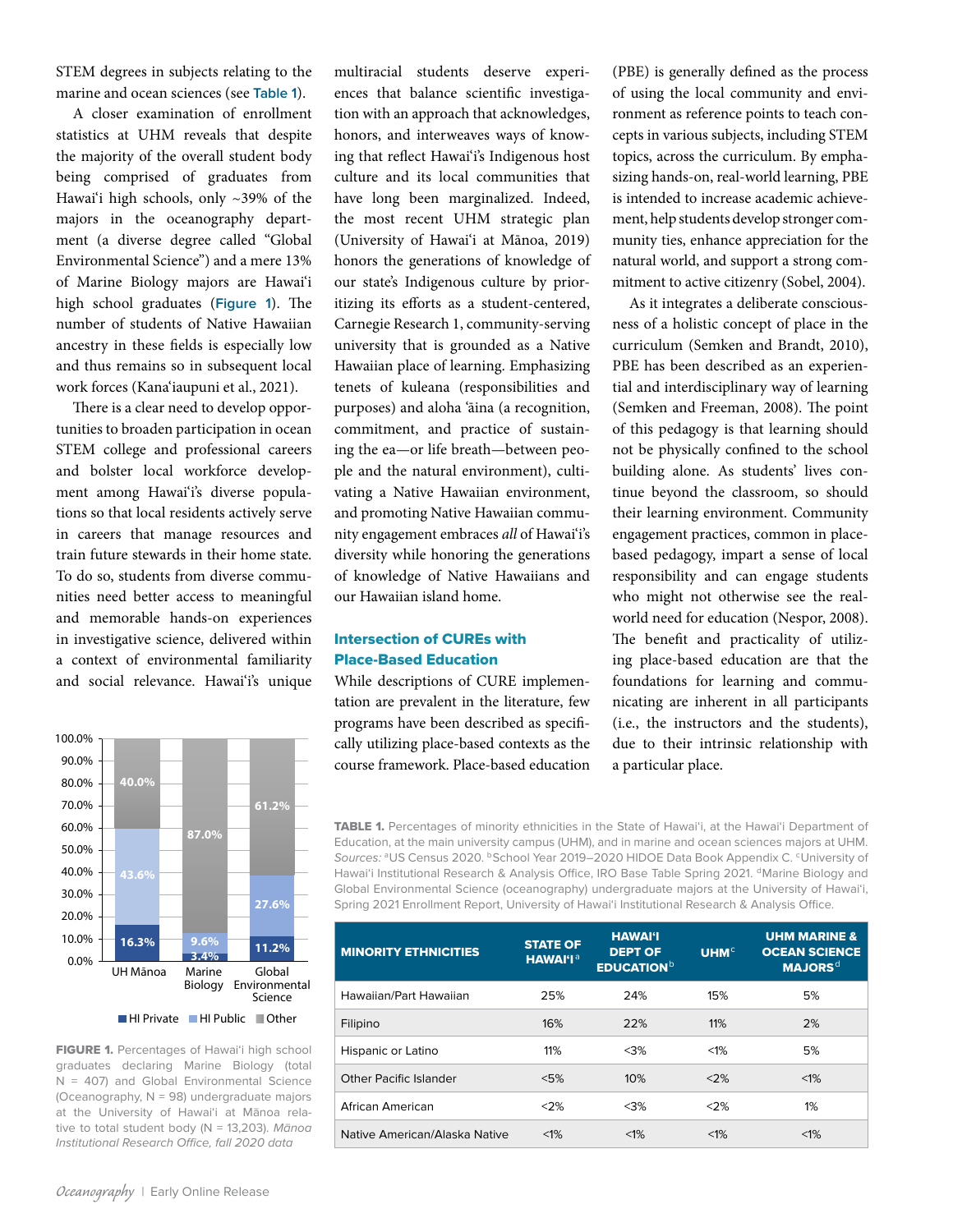## **Place in the Science Classroom**

"Cultural discontinuity" between what the students experience in the science classroom and what they experience in their home communities is a major barrier to persisting in STEM fields, even for students from communities that nurture a culturally strong sense of place (Semken, 2005). However, many concepts of science literacy are applicable to other disciplines or aspects of everyday life (e.g., observation, critical thinking/ writing, problem solving), where students are better able to integrate these important skills with a clear connection to their own experiences. Curricula that embrace PBE can give students a better sense of practical applications for their knowledge outside of the physical classroom (van Eijck and Roth, 2009).

Some scientific content areas, such as biology, ecology, or environmental science, present a convenient platform for integrating place-based pedagogy with rigorous scientific methodology, as these content areas highlight the importance of the common themes/concepts of interconnectedness and relationships that are woven throughout diverse knowledge systems. For example, Hawaiian concepts of natural resource stewardship emphasizing mauka to makai, or land-sea connections, closely mirror contemporary watershed resource management practices. Other concepts of food web dynamics, the effects of pollution on ecosystems, and the adaptations of unique, endemic species are all examples of biological concepts that reflect the importance of relationships in PBE.

Hawai'i offers a unique environment, both biologically and socially, to utilize PBE for science teaching and learning because cultural and environmental integration are vital to the Hawaiian sense of place (Kana'iaupuni and Malone, 2010). Hawai'i students, and in particular Native Hawaiian students, face high rates of attrition and low representation in



FIGURE 2. The Hawai'i Institute of Marine Biology (HIMB) sits on an islet, Moku o Lo'e, adjacent to a loko i'a (Hawaiian fish pond, center right background) in Kāne'ohe Bay, O'ahu. Surrounded by a living coral reef, Moku o Lo'e provides an ideal place-based learning setting for the Research Experiences in Marine Science (REMS) Summer Program. *Photo credit Douglas Peebles*

STEM academic and career pathways, but place-based education that is culturally grounded, relevant, responsible, and sustainable can help to empower their voices (Kana'iaupuni and Kawai'ae'a, 2008; Thomas et al., 2014; Hadfield et al., 2016). Place-based science classes in Hawai'i can include use of Hawaiian animal names or field trips to a local watershed (Kuwahara, 2013), incorporate the use of indigenous or endemic Hawaiian species and mo'olelo (stories and legends) or 'ōlelo no'eau (proverbs and sayings), access cultural practitioners and resource managers, or conduct experiential fieldwork in tropical coral reef ecosystems. These pedagogical elements help to connect students with their local environment and can engage students who might not otherwise be interested in scientific fields.

# A Unique Ecological and Cultural Setting for Marine Education

Located on an islet called Moku o Lo'e in Kāne'ohe Bay off the island of O'ahu, the Hawai'i Institute of Marine Biology (HIMB) is an ideal setting for place-based experiential education and engaged student learning. Moku o Lo'e is surrounded by 64 acres of fringing coral reef designated as the Hawai'i Marine Laboratory Refuge (**Figure 2**). HIMB's state-of-theart facilities, combined with its unique location and proximity to estuarine, coastal, and offshore environments, promote the integration of cutting-edge laboratory experimentation, rigorous fieldwork, and science education.

The institute's unique location on Moku o Lo'e gives it the distinction of being a world-class research institute that is situated on a protected living coral reef. This special environment provides ample opportunities for utilizing PBE at HIMB's Marine Science Research Learning Center (MSRLC), which is designed as an indoor-outdoor laboratory-classroom. In addition to its research infrastructure, the rich cultural history of Moku o Lo'e and its ahupua'a<sup>1</sup> includes Hawaiian legends and their descriptions of a vibrant and meaningful spiritual and physical world. He'eia, the name for Moku o Lo'e's ahupua'a, is associated with numerous Hawaiian mo'olelo, and the flora and fauna within this area are subjects of many Hawaiian 'ōlelo no'eau that represent deep ancestral understanding of the

<sup>1</sup> The traditional Native Hawaiian land division system is based on political and ecological features of the islands. The *ahupua'a* typically runs from the uplands down to the shore and extends to accompanying reef areas.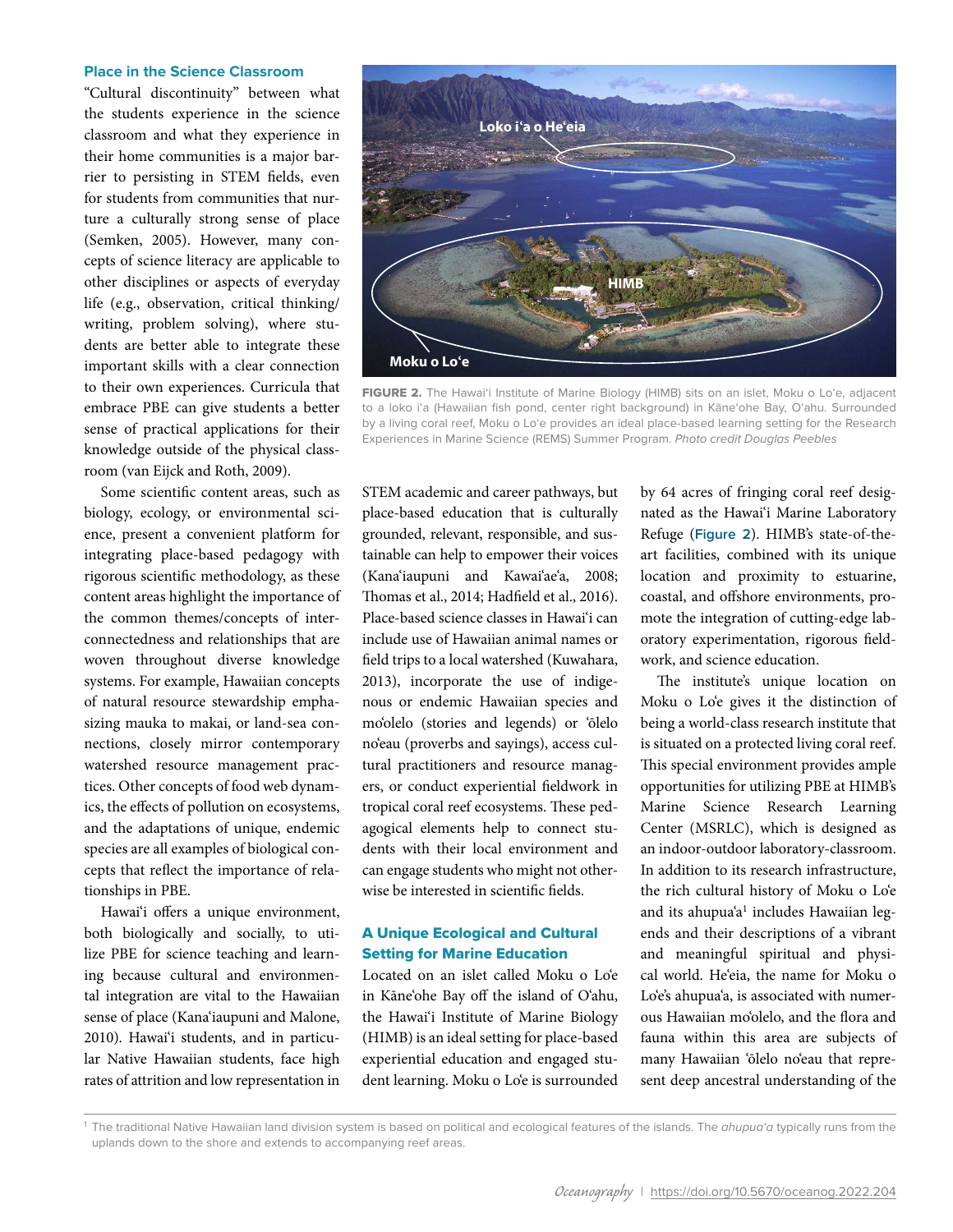habitat, organisms, and their seasonality and trends. In traditional times, this area was home to a thriving agricultural and aquacultural network of lo'i kalo (taro wetlands) and loko i'a (Hawaiian fishponds) that sustained a large resident population. In 2017, the He'eia National Estuarine Research Reserve (NERR) was designated as part of an effort to sustainably manage resources within Kāne'ohe Bay through culturally grounded stewardship; it is consistent with the principles and values of Native Hawaiian ahupua'a land and resource management. Restoration of lo'i kalo and loko i'a are now underway through the extensive removal of mangroves and other invasive species and rebuilding of the kuapā (fishpond rock walls) to once again support food production and related agricultural services. With its administrative home at HIMB, the He'eia NERR is managed in partnership with several Native Hawaiian community organizations as well as federal and state agencies. The aim of this collaboration is to encourage and facilitate research, education, stewardship, and cultural practices unique to the He'eia watershed through biocultural restoration of the ahupua'a (Winter et al., 2020a,b).

Taken together, Moku o Lo'e's cultural backdrop, rich history, and location provide a distinctive environment for integrating scientific research and placebased educational practices. Within this setting, we created a place-based marine science CURE that integrates aspects of the historical, cultural, and socioecological dimensions of Moku o Lo'e.

## **METHODS Research Experiences in Marine Science at HIMB**

To provide access to a meaningful and rigorous marine science experience for Hawai'i students, we developed a unique, place-based CURE for high school students or recent high school graduates nearing transitions to early college careers. The Research Experiences in Marine Science (REMS) program centers its recruitment efforts in Hawai'i public high schools, particularly on campuses designated as Title I.<sup>2</sup> Students typically are recruited while they are in grades 10 through 12, but occasionally highly motivated ninth graders are invited to apply. Recruitment is primarily facilitated by partners at the high schools (e.g., high school science faculty, and community or university-based programs embedded in the schools such as those funded by US Department of Education TRIO  $grants<sup>3</sup>$ ), where colleagues with more intimate working knowledge of potential applicants pre-identify students they feel will most benefit from the program. However, some students do contact HIMB directly and can apply via that route, most often because they previously visited HIMB through one of our other K–12 informal science education field trip programs. Our primary criterion is a demonstrated interest in marine science, environmental science, or conservation and stewardship, with far less emphasis on traditional academic indicators like GPA or standardized test scores. As Hawai'i is surrounded by ocean, with countless direct connections to the places and cultural contexts in which our island communities live, work and play, generally, local students report a high level of interest in anything to do with the ocean before even coming into the program; however, most have not yet decided on a college major. We simplify the initial application process to just basic contact information, parent/ guardian approvals, academic transcripts, short essays describing their motivation for applying, and a letter of recommendation from a STEM teacher to mitigate the possibility of excessive forms themselves

posing a barrier to access. As REMS does not require "open-call" recruitment and the majority of applicants are preidentified by school partners, we tend to receive only as many applications as we have spaces for.

Because of this recruitment approach, our cohorts represent a wide cross section of socioeconomic status, learning styles, and academic achievement, with GPAs ranging from less than 2.0 up to 4.0+ on a four-point scale. Many are potential first-generation college students, and the majority are of the characteristic mixed ancestry of the state, with 75% self-reporting to be part Native Hawaiian. To support student participation and encourage commitment for the duration of the course, the program covers all costs of tuition and research expenses. In addition, the program provides a modest stipend to offset any potential income loss should students otherwise intend to seek summer employment. The program also supplies healthy snacks throughout the day to support their learning. To facilitate access to HIMB, transportation to and from Moku o Lo'e from their school or a nearby community site is also provided.

The REMS course itself is a fourcredit, "early-admit" entry-level college course that utilizes the expertise of HIMB researchers whose specialties demonstrate how human impacts and global change affect coral reef ecosystems. It incorporates important tenets of Hawaiian sense of place, including various cultural, historical, and ecological resources available via surrounding community partnerships and within the larger university system. We start the course with establishing a sense a place through introducing the Native Hawaiian system of land division and management using He'eia as an example, and share mo'olelo of He'eia and Moku o Lo'e. During the program, students participate in field- and laboratory-

<sup>&</sup>lt;sup>2</sup> Title I, Part A (Title I) of the Elementary and Secondary Education Act (ESEA), as amended by the Every Student Succeeds Act, provides financial assistance to local educational agencies and schools with high percentages of children from low-income families to help ensure that all children meet challenging state academic standards.

<sup>&</sup>lt;sup>3</sup> Not an acronym, TRIO refers to a number (originally three, now more) of US federal programs designed to increase access to higher education for economically disadvantaged students.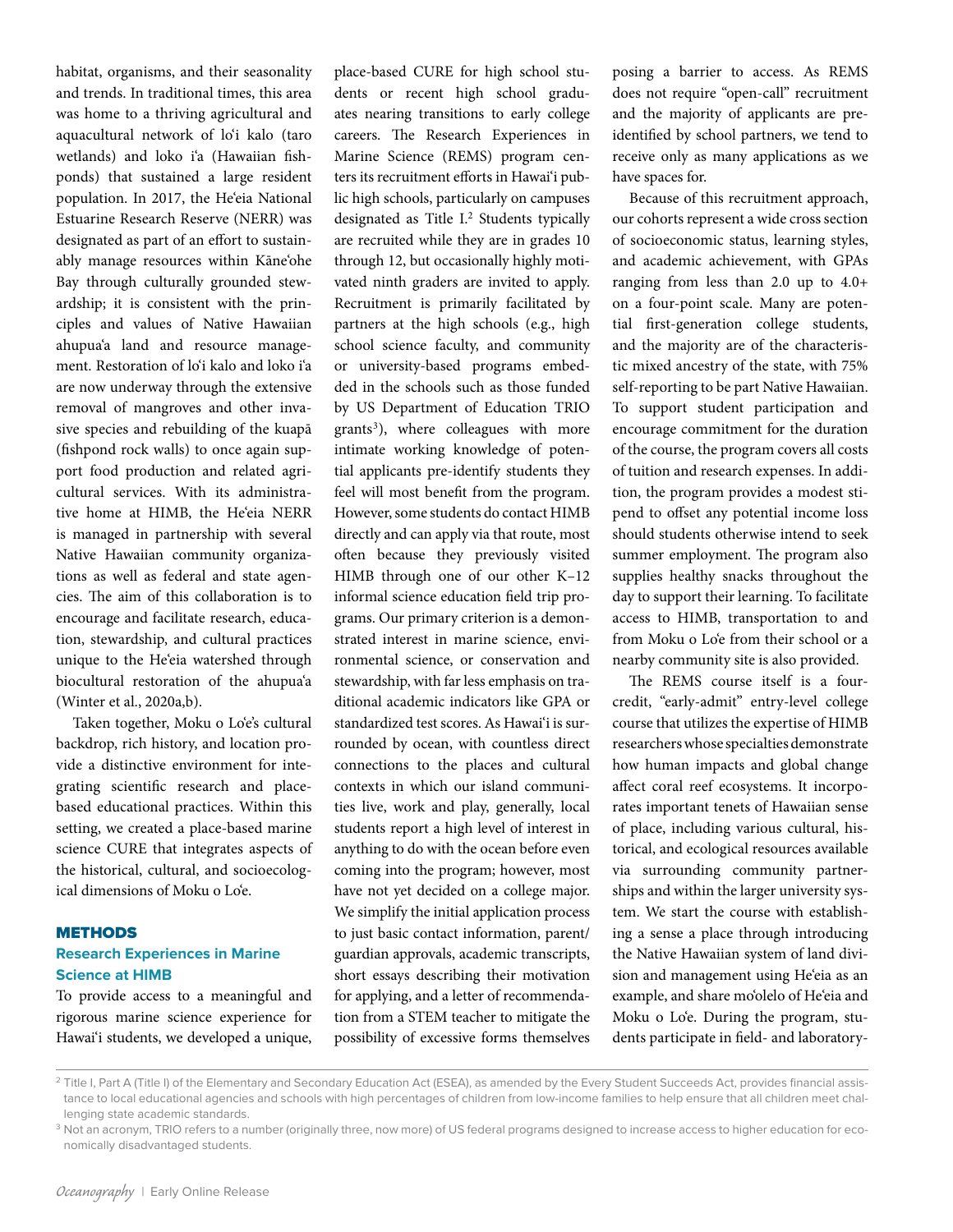based marine science modules and conduct independent research projects in small groups under the guidance of a team of diverse faculty who represent various disciplines (biology, ecology, neuroethology, oceanography, Hawaiian language, evolution, science education, education research), positions (teachers, scientists, postdocs, graduate students, undergraduate interns), institutions (community college, research facility, Native Hawaiian resource management, federal research reserve), and career levels (undergraduate interns through tenured professors). Course modules broadly encompass topics in coral biology, ecology and resilience, coral reef biodiversity, marine chemistry with emphasis on ocean acidification (Gorospe et al., 2013), water quality and invertebrate fertilization, (Haverkort-Yeh et al., 2013), animal behavior (Ambrosino and Rivera, 2020), bioacoustics (Fox et al., 2013), and fisheries and aquaculture (Tamaru et al., 2014). The practice of the scientific method is woven throughout all topics, while very deliberately utilizing Hawaiian names of organisms, Hawaiian place names, relevant 'ōlelo no'eau (which often have ecological and biological inferences), and connections to Hawaiian spirituality (i.e., through the *Kumulipo*, the Hawaiian creation chant, in which all life began with a coral polyp). We encourage students to begin their projects using the Hawaiian practice of kilo, a form of observation that incorporates all five senses and is the foundation of understanding and connecting to the natural world. Topical content is taught over a two-week period using active learning and studentcentered pedagogies, which have been shown to increase student performance in STEM (Freeman et al., 2014), particularly for students from historically marginalized groups (Theobald et al., 2020).

Students are grouped into rotating teams of four that generally consist of three new students, one near-peer mentor (a student who is an alumnus of the program), and one practicing scientist (**Figure 3**). At the completion of the



FIGURE 3. Shown in a Hawai'i Institute of Marine Biology laboratory, this group represents Research Experiences in Marine Science (REMS) teams that are made up of three high school students, one near-peer mentor, and one practicing scientist (i.e., graduate student, postdoc, or faculty member). *Photo credit Maile Goo*

first two weeks of instruction, final fourperson student research teams, under the guidance of a practicing scientific mentor and often in consultation with a Hawaiian scholar or community partner, conceptualize and execute a "mini" novel research plan, analyze their data, and prepare a formal written report on their project over the following three weeks. The course culminates in a final oral presentation at a symposium where students present their results to a large audience of faculty, university leadership, elected government representatives, program funders, community partners, and family members and friends of the students.

The REMS pedagogical approach centers largely on mentored experiential learning, with students engaged primarily in the field and in the lab, and relatively less emphasis on traditional classroom lectures. Strong emphasis is placed throughout the course on relevance of scientific research to marine conservation, stewardship, and sustainability. We guide and facilitate student formation of connections between scientific content and Hawaiian cultural and societal significance of Kāne'ohe Bay's ecosystems, and students are encouraged to explore biological and ecological systems from both Western scientific and Native Hawaiian worldviews during their team research projects. Also embedded within the course is an exploration of educational and professional careers in the natural resources, conservation, and STEM disciplines. Instructional teams are largely composed of graduates of Hawai'i high schools and/or represent minority ethnicities. They include practicing scientists ranging from tenured faculty to senior graduate students of HIMB or other UHM STEM programs, community partners from the He'eia NERR and other Hawaiian culture-centered community stewardship programs, seasoned science teachers from local high schools training in our program, and faculty or graduate students from the Kawaihuelani Center for Hawaiian Language at UHM, as well as Indigenous education scholars from within the university's College of Education Department of Curriculum Studies.

In addition, undergraduate mentors who are alumni of the program serve as near-peer mentors to incoming cohorts of students, an approach shown to facilitate development of science identity among both mentee and mentor students (Trujillo et al., 2015; Atkins et al., 2020), and to help create a learning community that retains students in STEM through a "persistence framework" (Graham et al., 2013). Our unique approach to teaching not only provides students with a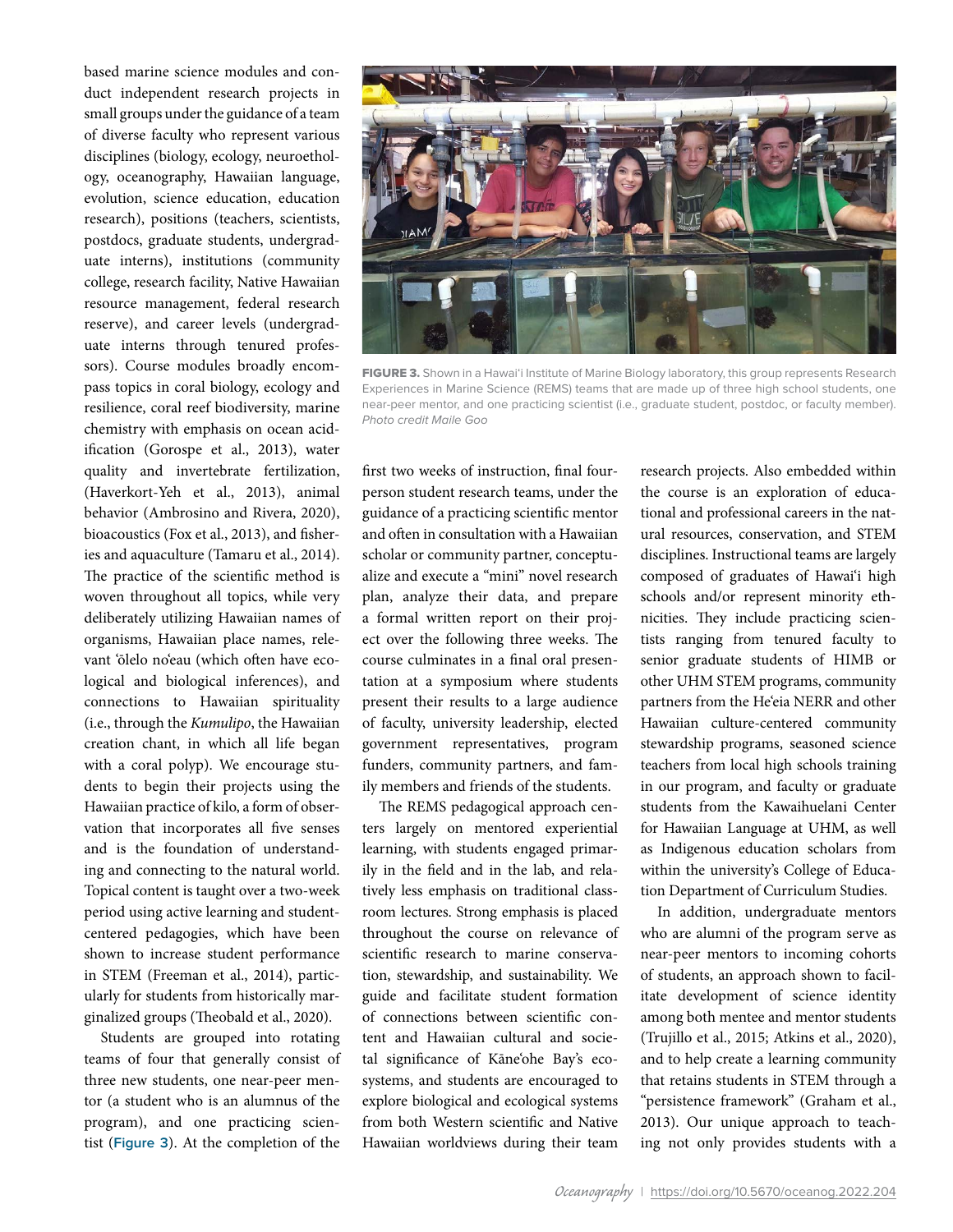meaningful and robust introduction to marine biology and scientific research but also promotes improved understanding of the connection between coastal resources and the effects of human impacts and climate change on coral reef ecosystems within social, cultural, and environmental contexts. Equally important, it provides students with valuable skills in science literacy and communication, teamwork, leadership, and mentoring, and creates meaningful memories that may inspire students to consider related STEM careers.

## Evaluation

To evaluate the efficacy of the REMS program for student participants, we developed a series of evaluation questions to measure student interest, appreciation of the relevance of marine science to students' everyday lives, and self-perceived confidence in marine science and the scientific process (**Table 2**) delivered through the personal response system iClicker (i>clickers) or an online survey platform. Quantitative iClicker survey questions were based on Likert scale responses (1 – poor/strongly disagree to 5 – strongly agree/excellent), administered in a pre-/post-intervention study design. In addition, using the same Likert scale, we administered a survey at the conclusion of the course (post-only) that focused on questions about students' overall experience in the program. A second post-only, online-platform survey was administered seeking responses regarding students' feelings about the research experience, specifically whether they enjoyed the experience and whether participation in group research gave them confidence to do future investigations themselves. Finally, we allowed students to provide open-ended comments in both a pre- and post-manner in response to a prompt asking if they had any comments on the course experience, again using an online survey platform. As this was a college credit generating course, students were also assessed by the instructor team using letter grades (A–F). These grades were based on quiz scores, participation in lab and field exercises and final research projects, and evaluation of final papers and presentations.

# PROGRAM OUTCOMES AND EVALUATION DATA RESULTS

A total of 110 new students, all from Hawai'i high schools, participated in the REMS program described here during summers between the years 2013 and 2018, with each cohort generally comprised of ~18 new students and ~six nearpeer (REMS alumni) mentors. Retention and completion during each execution of the course was extremely high, with only two enrolled students withdrawing from the course out of the 110 (both having had personal or family emergencies) and passing grades (averaging "B") among the remaining participants. Final student projects spanned a wide array of topics and research areas, including those that interwove community connections and Hawaiian culture and knowledge. **Table 3** shows some examples of these student projects. Following a hiatus partially resulting from the COVID-19 pandemic, a spring semester program was organized for early 2022 as a pilot for the future.

Response rates were high for all evaluation questions, resulting in negligible

|                                                                       | DAY <sub>1</sub>                           | <b>WEEK</b>                                |                                                                                  |                                                                                                                             |                                                                                       |                                                                   |                                                                                                                                                        |
|-----------------------------------------------------------------------|--------------------------------------------|--------------------------------------------|----------------------------------------------------------------------------------|-----------------------------------------------------------------------------------------------------------------------------|---------------------------------------------------------------------------------------|-------------------------------------------------------------------|--------------------------------------------------------------------------------------------------------------------------------------------------------|
|                                                                       |                                            | 1                                          | $\overline{2}$                                                                   | $\overline{\mathbf{3}}$                                                                                                     | 4                                                                                     | 5 <sup>5</sup>                                                    | <b>FINAL DAY</b>                                                                                                                                       |
| <b>REMS</b><br><b>PROGRAM</b><br><b>TIMELINE</b>                      |                                            | Inquiry-Based<br>Marine Science<br>Modules | Inquiry-Based<br>Marine Science<br><b>Modules</b>                                | Group<br>Research<br>Projects                                                                                               | Group<br>Research<br>Projects                                                         | <b>Final Project</b><br>Papers and<br>Presentation<br>Preparation | <b>REMS</b><br>Symposium                                                                                                                               |
| <b>REMS</b><br><b>PROGRAM</b><br><b>MENTORING</b><br><b>STRUCTURE</b> |                                            |                                            | Groups rotate per module:<br>3 students, 1 near-peer mentor,<br>and 1 instructor | Final research<br>project groups<br>selected<br>and initiated:<br>3 students,<br>1 near-peer<br>mentor, and<br>1 instructor | Final research project groups:<br>3 students, 1 near-peer mentor,<br>and 1 instructor |                                                                   |                                                                                                                                                        |
| <b>SURVEY</b><br><b>INSTRUMENT</b><br><b>ADMINISTERED</b>             | Pre-Program<br>iClicker Survey<br>(Likert) |                                            |                                                                                  |                                                                                                                             |                                                                                       |                                                                   | Post-Program<br>iClicker Survey<br>(Likert)<br>End of Program<br>iClicker Survey<br>(Likert)<br>End of Program<br>Online<br>Evaluation<br>(Open-Ended) |

TABLE 2. Research Experiences in Marine Science (REMS) program timeline, mentoring structure, and survey instrument administration schedule.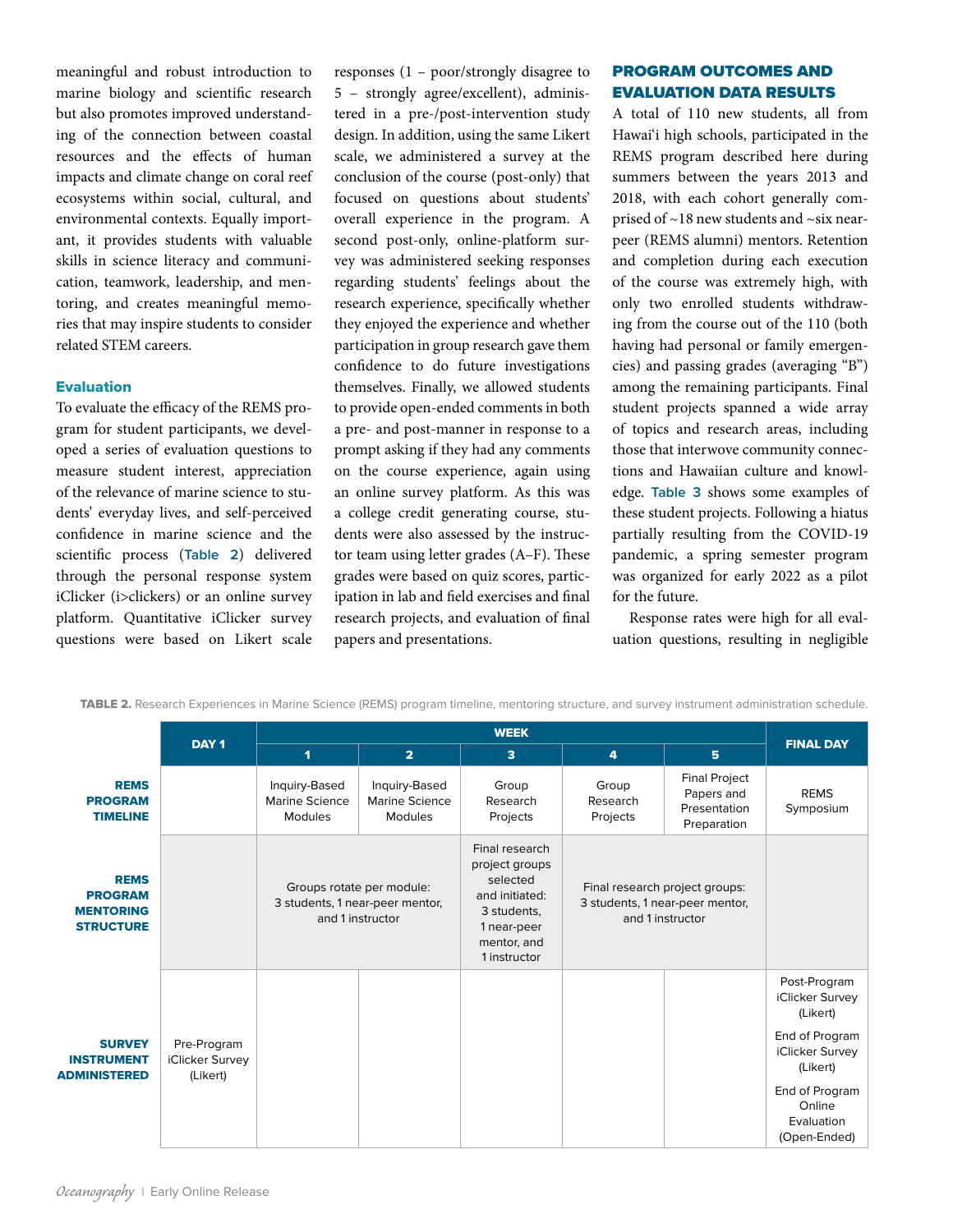missing data. For iClicker administered questions, we were able to collect data only from the 2014–2018 cohorts  $(N = 84$  students). For Likert questions asked via online surveys, we collected data from all cohorts between 2013 and  $2018$  (N = 105). Missing data within these collections ranged between 1% and 5%. Students from the 2017–2018 cohorts provided pre- and post-program open-ended responses to a general prompt  $(N = 34)$ . We chose to analyze the Likert data by comparing pre- vs. post-program iClicker and online survey responses with paired Student's t-tests. As we assumed no directionality, we applied a two-tailed test with significance denoted at an alpha of 0.05.

The response means and standard deviations calculated for each of the five pre- and post-program Likert questions (**Figure 4a,**  $N = 84$ ), focusing on student self-reported awareness, understanding, interest, and personal relevance, ranged from 3.76 to 4.94 (pre-scores) to 4.55–4.97 (post-scores). Four of the five questions posed showed significant increases after program participation, indicating students perceived gains in relation to (1) understanding how to make and test a hypothesis ( $p \le 0.00001$ ), (2) awareness of relevance of marine science to their lives  $(p \le 0.001)$ ,  $(3)$  interest in the subject of marine science (p <0.00001), and (4) interest in careers in marine science (p <0.00001). The only item that did not show a significant increase was the question on caring about protecting Hawai'i's marine environment ( $p = 0.431$ ). However, the average pre-score for this item was relatively high (4.94 of 5) compared to the postscore (4.97), indicating student participants already placed high value on protecting the marine environment coming into the program. Conversely, the lowest pre-score mean was associated with the item asking about interest in marine science careers (3.76). This item also showed the largest mean gain in the postscore (4.55), a difference of 0.79 points. This was closely followed by the question about relevance of marine science to students' lives, with an increase of 0.73 in the average post-score. Like the other two items, these changes indicated strongly significant shifts in student agreement.

Two post-program questions focused on students' feelings about the research experience and their confidence in doing research as a result of the final group project. For this response, 88.6% of students strongly agreed and 8.6% agreed the research experience was enjoyable (mean score  $= 4.84$ ), while 68.6% strongly agreed and 22.9% agreed that they felt the group research gave them confidence to execute a research project on their own (mean score =  $4.84$ ; Figure  $4b$ ,  $N = 105$ ).

For the post-only iClicker questions regarding student feelings about the course, 96.5% of students rated their overall time at HIMB "excellent" (mean score  $= 4.97$ ) and 93.9% indicated they "strongly agreed" they learned something new and important (mean score = 4.94). Slightly fewer respondents (85.1%) "strongly agreed" the science activities were fun and interesting and 14.0% "agreed" with this statement, for an overall total of 99.1% of participants responding positively (mean score = 4.83; Figure  $4b$ ,  $N = 84$ ).

Open-ended responses to the general prompt asking students to provide any comments regarding their participation in the program (cohorts 2017– 2018), administered both before and after the course, also yielded interesting results. Of the 34 participants surveyed, only five (14.7%) responded to the pre-program survey prompt, all with comments about being excited and looking forward to being part of the program. However, in response to the postprogram survey prompt, 21 of 34 (61.8%) students provided narrative comments, 100% of which were extremely positive in nature; they included comments on how the experience helped discover their

TABLE 3. Examples of novel student research projects conducted during the last three weeks of the REMS program experience.

| <b>TITLE</b>                                                                                                                                    | <b>BRIEF DESCRIPTION</b>                                                                                                                                                                                                                                                                                                                                                                    |
|-------------------------------------------------------------------------------------------------------------------------------------------------|---------------------------------------------------------------------------------------------------------------------------------------------------------------------------------------------------------------------------------------------------------------------------------------------------------------------------------------------------------------------------------------------|
| Nāipoli'ili'iho'okui'ikapu'uwai: A study of Hawai'i's<br>endemic seagrass                                                                       | Hawai'i's only species of endemic seagrass has seen its habitat decrease by nearly 30% in<br>the last two decades. The students in this group surveyed endemic seagrass meadows and<br>consulted with an 'ōlelo Hawai'i scholar to investigate historical records of this plant.                                                                                                            |
| Model species in a changing climate: Extreme<br>environmental effects on Cassiopea andromeda                                                    | Climate change is beginning to have devastating impacts on coastal communities with<br>effects ranging from rising sea levels, higher average temperatures, and more extreme<br>weather events. This student project used upside-down jellyfish collected around Moku o<br>Lo'e as a model to demonstrate how some of these factors might affect corals and coral<br>ecosystems in Hawai'i. |
| The effects of microplastics on Fungia scutaria<br>feeding behavior                                                                             | Microplastics are ubiquitous in marine environments, but their effects on animal health and<br>behavior are little understood. In this project, students tested the impacts of microplastics on<br>the feeding behavior of a native coral species commonly found in Kane'ohe Bay.                                                                                                           |
| Tripneustes gratilla and Avrainvillea amadelpha:<br>Possibilities for invasive species control                                                  | The highly aggressive, invasive leather mudweed algae was first recorded in Kāne'ohe Bay in<br>2016. In response to this discovery, this group tested whether sea urchins could be used as<br>native biocontrol in community restoration efforts by mitigating leather mudweed spread.                                                                                                      |
| Biological filters: Comparing the filtration rates<br>between the Pacific oyster (Crassostrea gigas) and<br>a native file clam (Limaria keohea) | The waters of Kane'ohe Bay are susceptible to impacts from run-off and sewer<br>overflow events. This student team measured filtration rates of native and introduced<br>mollusks to propose potential biocontrol measures for organic pollution in the He'eia<br>Watershed community.                                                                                                      |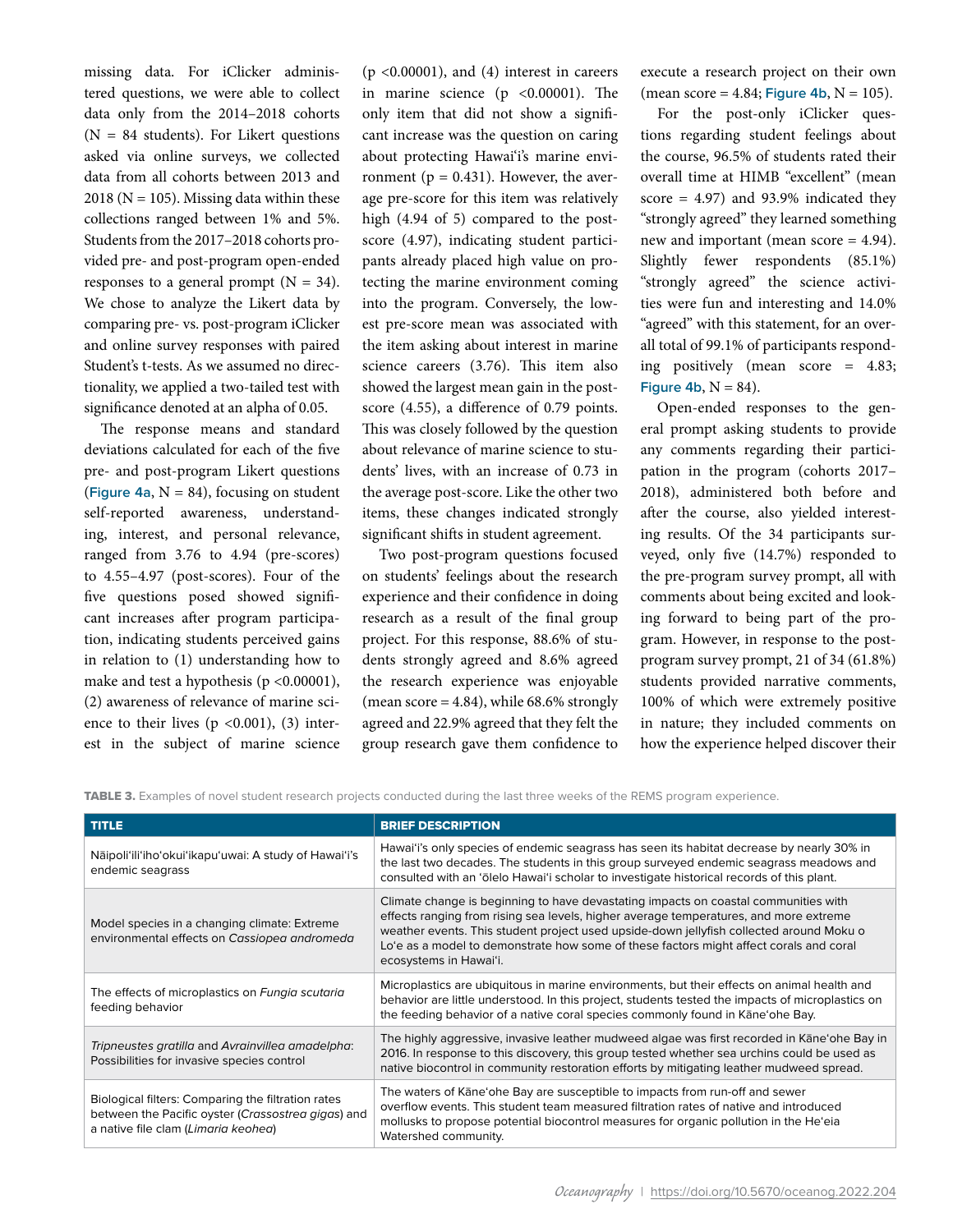love of marine science and how fun and memorable the program was for them. Verbatim responses are shown in **Table 4**.

## **DISCUSSION**

Given Hawai'i's strong cultural and societal connections to the ocean, the state's economic reliance on marine resources, and the islands' geographic location surrounded by the Pacific, people who grow up in Hawai'i typically have a high interest in anything associated with the marine environment. Historically however, this high interest has not proportionately translated to enrollment in marine related majors at UHM, an issue that drove the creation of REMS. Thus, while the high pre-program Likert response means we observed were not surprising, the results still suggest that students are making significant gains in interest, awareness, and confidence in marine science and scientific investigation skills as a result of participating in the HIMB REMS program. Evaluative indices show students strongly felt the program was enjoyable, interesting, and valuable in terms of learning new things, and overall they rated their experiences at HIMB extremely high. They also strongly indicated that the research experience was highly enjoyable, and that they now feel more able to execute scientific projects independently, having had training through the REMS





FIGURE 4. (a) Mean Likert responses with standard deviations in pre- and post-program iClicker surveys showing student self-reported gains in understanding of hypothesis testing, environmental stewardship, and marine science relevance, and in interest in marine science subjects and careers (N = 84; \*\*p <0.001, \*\*\*\*\*p <0.000001). Highest gains after the program were observed in *relevance of marine science* and *interest in marine science careers*. (b) Post-only mean responses with standard deviations solicited from an online survey platform (dark blue; N = 84) that focused on students' feelings about the research experience and confidence in doing research, and an iClicker Likert survey (light blue; N = 105) that focused on student feelings about the course.

program. The open-ended comments revealed a very high level of enthusiasm, with the majority of students expressing strong sentiments in describing the program with words such as "amazing," "unimaginable," and "fun." Comments such as these show students were inspired by the experience and perhaps motivated to pursue transitions to college careers in marine related STEM.

Many student alumni of REMS report having developed a strong interest in science as evidenced by continued participation in either REMS or other STEM programs. In fact, many of them have come back to participate in subsequent iterations of REMS; thus far, a total of 22 alumni have returned to serve as near-peer mentors for incoming students, and three have done so more than once. Further, 12 REMS alumni returned to participate in an immersive six-week summer research intensive and yearlong professional development workshop series called REMS Excel, nine have participated as undergraduate research interns in various HIMB or other UH campus research labs, and two have returned to HIMB as post-baccalaureate research interns as they prepare to apply for graduate school. In addition to program staff facilitating and supporting REMS alumni transitions to other formal research and professional development opportunities at HIMB, UH, or beyond, REMS instructors also continue to serve as mentors for alumni long after participation in REMS ends, providing ongoing advice on courses, internships and academic pathways, and equally important, in navigating life as a high school graduate or college student from Hawai'i, whether in STEM, other fields, or not in college at all. While longitudinal tracking is challenging and labor intensive (and often unfunded), we strive to collect information on actual student enrollment numbers in college after participation in REMS through interactions via social media, individual emails, personal conversations, and informal post-program surveys. Many students continue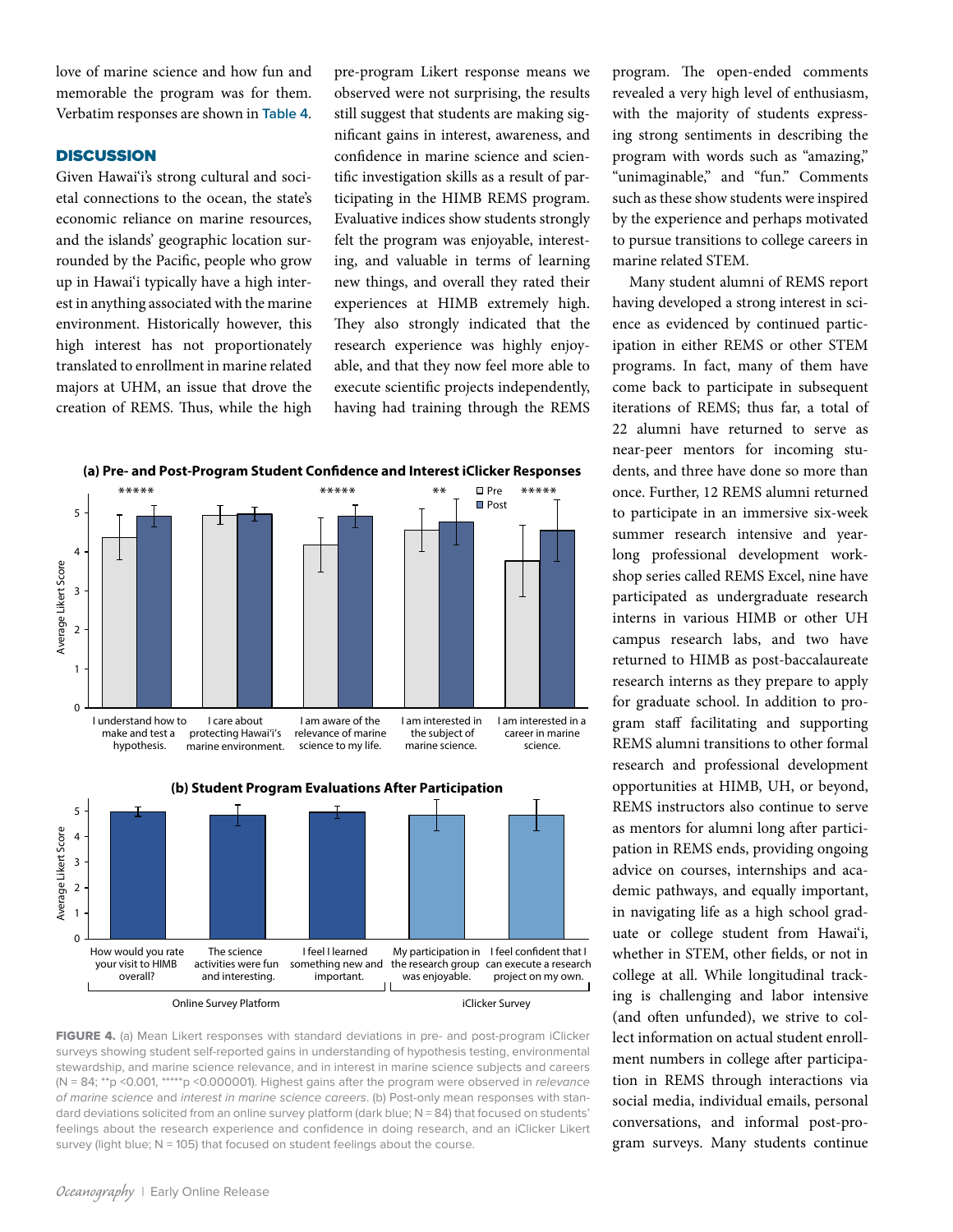to communicate with program staff, seeking college courses and/or college major advice, requesting letters of recommendation, and facilitating linkages to relevant community based or research internships. We have even held fun, social "reunion" events to help us maintain relationships to students and students' relationships to one another. Through these ongoing mentoring efforts, we know a majority of REMS alumni did transition to undergraduate programs, with approximately 20–25 going on to college careers specifically in marine science related degree programs and at least two entering graduate degree programs.

Despite the success of the REMS program in providing access to meaningful and authentic marine science research experiences for Hawai'i students, overall it is a relatively small program, and there is much room for improving recruitment at the undergraduate level. Interdisciplinary interactions between STEM scientists and K–12 educators engaged in transforming STEM education are relatively scarce but are increasingly necessary to address these issues at the secondary to tertiary interface. Hawai'i's scientists and educators have an influential role to play to help increase interest in science and potential career pathways from local high schools by enhancing science literacy, ocean and climate literacy, and building understanding of the inherent connectedness of land and sea ecosystems to the sustainability of our islands.

This is particularly important in Hawai'i, as secondary and post-secondary education systems are critical in supplying the state's STEM marine science and conservation occupations with trained professionals who are more likely to remain in the state because of strong social, cultural, and familial ties to the islands. A report by the Hawai'i Science and Technology Institute (2008) revealed the ocean science and technology sector to have one of the fastest annual growth rates (5.2% compared to 2.9% for all Hawai'i science and technology sectors, and 2.5% for the overall economy), and

estimated a requirement for 16,500 new workers with knowledge, skills, and abilities in STEM technology fields for the next decade. One of the key recommendations in this report was that Hawai'i develop a comprehensive workforce retention strategy to keep and train local talent in the islands to fulfill projected needs and maximize potential for growth in STEM. UHM recruitment into these disciplines may be hindered by a paucity of opportunities for Hawai'i's students to engage in authentic STEM research activities that allow them to explore potential interest in these fields early in

their educational experiences (e.g., high school level or younger). It may be further hampered by classroom science education that does not provide any real or direct connections to the places and cultural contexts in which our communities live, work, and play, exacerbated by introductory STEM courses at the college level that are perceived as "uninspiring" or "unengaging" (President's Council of Advisors on Science and Technology, 2012). Institutional funding is another key hurdle; aside from the program director's salary, the REMS program is entirely extramurally funded on an

TABLE 4. Unedited student responses to pre- and post-program open-ended survey items regarding general program comments.

#### PRE-RESPONSES

- » I am thrilled to be allowed to participate in this program and I am excited for what I am to learn.
- » I am excited for this program!
- » Look forward in working with the team.
- » I'm very grateful to be a part of this program. Thank you.
- » Thank You for letting in your program. : )

#### POST-RESPONSES

- » Thank you for this opportunity and experience.
- » Really great experience and skills I learned were unimaginable.
- » It was a truly amazing experience.
- » Mahalo for everything you have done and hope to see you guys in the near future.
- » This has been amazing. Once again, thank you!
- » Thank you REMS Program for a wonderful opportunity.
- » THANK YOU ALL FOR EVERYTHING, LOVE YOU ALL!!!!
- » Thank you for allowing me to be a part of the program and helping me find a place when it comes to marine science.
- » Just that I'm very grateful to have been a part of this program. And that I hope for its continuation for many many years to come.
- » I would like to thank all of the staff members that allowed me to be a part of such an amazing program. : )
- » This was really fun.
- » I would absolutely love to come back.
- » Thank you so much for this opportunity, and I can't show you how much I appreciate this, I'm so honored and blessed. I cannot wait to apply next year!
- » I will never forget this experience.
- » : )
- » It would be great if there could be something environmental tied to REMS. Something such as giving out reusable utensils for student's use, having a lecture about climate change and plastic pollution, etc. All in all, I loved this program! I would like to see this program continue for future students, as it gave me a great chance to experience learning about marine science through a hands-on-manner.
- » The instructors were amazing at helping us learn and grow as scientists.
- » I had a really enjoyed talking about college and the future with all the instructors. This program really opened my eyes and showed me that there's so much out there.
- » Thank You.

» Thank you for this amazing opportunity because I wouldn't have discovered my love for marine science without it. This program has opened my eyes to the importance marine life has on everything in my life and i wouldn't have discovered that without this program. » This program was a lot of fun!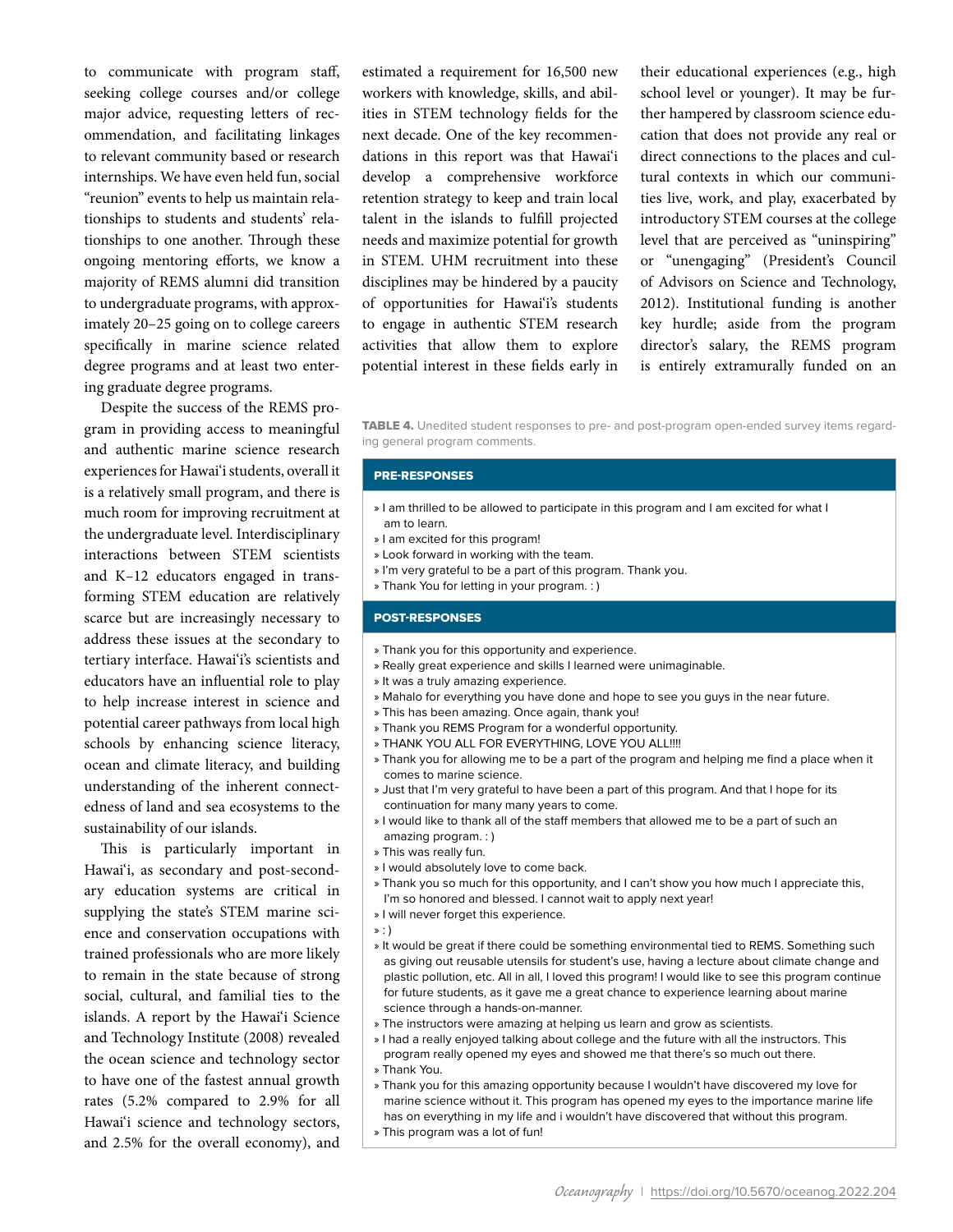## 'ŌLELO HAWAI'I TO ENGLISH GLOSSARY

|                       | Ahupua'a  Traditional Hawaiian land division that typically runs from the<br>uplands down to the shore and accompanying reef areas |
|-----------------------|------------------------------------------------------------------------------------------------------------------------------------|
|                       |                                                                                                                                    |
| Lo'i kalo Taro farm   |                                                                                                                                    |
|                       | Loko i'a Traditional Hawaiian fishpond                                                                                             |
|                       | Mauka Toward the mountain                                                                                                          |
| Makai  Toward the sea |                                                                                                                                    |
| Mo'olelo  Stories     |                                                                                                                                    |
|                       | 'Olelo Hawai'i  Hawaiian language                                                                                                  |
|                       | 'Olelo no'eau  Proverbial sayings                                                                                                  |

Please note: 'Ōlelo Hawai'i is rich with nuance and metaphorical meanings that are often dependent on context. The approximate translations provided here may help with reading this article, but we recommend readers utilize Nā Puke Wehewehe 'Ōlelo Hawai'i online dictionary [\(https://wehewehe.org/\)](https://wehewehe.org/) to better appreciate these terms.

annual basis, primarily by private foundations. More predictable funding would help address and mitigate some of our ongoing challenges.

#### Lessons Learned

REMS provides a unique, place-based CURE model for creating science experiences that better resonate with Hawai'i's students. We believe the overwhelmingly positive responses to the REMS program are a result of several distinctive elements that we consider essential to the success of the program and that lay foundations for fostering student persistence in STEM pathways. With each iteration of the program over the six summers REMS was offered, improvements based on lessons learned were incorporated in subsequent years, while others remain a challenge. Some of these include:

- Build a network of partners within local high schools that can better identify potential students who would most benefit from participating in a program like REMS.
- Simplify the application process so the application itself is not a difficult barrier to access for students to overcome.
- Allocate resources to support on-theground recruitment and facilitate participant application processes, as students from historically excluded groups are often more reticent to apply for programs like REMS without this support.
- Place a strong emphasis on sense of place, cultural relevance, and Indigenous knowledge and ways of knowing, along with community connections, to make science personally relevant to students and their everyday lives.
- Collaborate across disciplines, including with experts in language, culture, and Indigenous and place-based education.
- Support a strong, tiered mentoring structure that includes near-peer mentors, undergraduate interns, graduate students, postdoctoral scholars, and interdisciplinary faculty whose life experiences closely resemble those of the students they are mentoring.
- Allocate more resources for longitudinal tracking, ongoing advising and mentoring, and formal education evaluation and research expertise.
- Establish communication with university administration to support frameworks for early college efforts with appropriate funding.

We believe students highly value these strategies, that is, knowing that instructors, staff, mentors, and administrators acknowledge, honor, and encourage cultural and community connections, transdisciplinary approaches, and diverse ways of knowing. We believe diverse student participation in STEM can be facilitated using a framework that provides continued support and individualized mentoring along the long pathway to college and professional careers through advising, counseling, and bridging to further learning and internship opportunities.

#### **REFERENCES**

- Ambrosino, C.M., and M.A.J. Rivera. 2020. Using ethological techniques and place-based pedagogy to develop science literacy in Hawai'i's high school students. *Journal of Biological Education*, [https://doi.org/10.1080/00219266.2020.1739118.](https://doi.org/10.1080/00219266.2020.1739118)
- Atkins, K., B.M. Dougan, M.S. Dromgold-Sermen, H. Potter, V. Sathy, and A.T. Panter. 2020. "Looking at Myself in the Future": How mentoring shapes scientific identity for STEM students from underrepresented groups. *International Journal of STEM Education* 7(1):42, [https://doi.org/10.1186/](https://doi.org/10.1186/s40594-020-00242-3) [s40594-020-00242-3](https://doi.org/10.1186/s40594-020-00242-3).
- Auchincloss, L.C., S.L. Laursen, J.L. Branchaw, K. Eagan, M. Graham, D.L. Hanauer, G. Lawrie, C.M. McLinn, N. Pelaez, S. Rowland, and others. 2014. Assessment of course-based undergraduate research experiences: A meeting report. *CBE– Life Sciences Education* 13(1):29–40, [https://doi.org/](https://doi.org/10.1187/cbe.14-01-0004) [10.1187/cbe.14-01-0004](https://doi.org/10.1187/cbe.14-01-0004).
- Ballen, C.J., C. Wieman, S. Salehi, J.B. Searle, and K.R. Zamudio. 2017. Enhancing diversity in undergraduate science: Self-efficacy drives performance gains with active learning. *CBE–Life Sciences Education* 16(4), [https://doi.org/10.1187/](https://doi.org/10.1187/cbe.16-12-0344) [cbe.16-12-0344](https://doi.org/10.1187/cbe.16-12-0344).
- Bangera, G., and S.E. Brownell. 2014. Course-based undergraduate research experiences can make scientific research more inclusive. *CBE–Life Sciences Education* 13(4):602–606, [https://doi.org/10.1187/](https://doi.org/10.1187/cbe.14-06-0099) [cbe.14-06-0099.](https://doi.org/10.1187/cbe.14-06-0099)
- Chen, X., and M. Soldner. 2013. *STEM Attrition: College Students' Paths Into and Out of STEM Fields (NCES 2014-001)*. National Center for Education Statistics, Institute of Education Sciences, US Department of Education.
- Dolan, E., and G. Weaver. 2021. *A Guide to Course-Based Undergraduate Research: Developing and Implementing CUREs in the Natural Sciences*. W.H. Freeman, 168 pp.
- Fox, B.K., K.D. Gorospe, R.D. Haverkort-Yeh, and M.A.J. Rivera. 2013. It's a snap! An inquiry-based, snapping shrimp bioacoustics activity. *The American Biology Teacher* 75(7):470–475, <https://doi.org/10.1525/abt.2013.75.7.5>.
- Freeman, S., S.L. Eddy, M. McDonough, M.K. Smith, N. Okoroafor, H. Jordt, and M.P. Wenderoth. 2014. Active learning increases student performance in science, engineering, and mathematics. *Proceedings of the National Academy of Sciences of the United States of America* 111(23):8,410–8,415, <https://doi.org/10.1073/pnas.1319030111>.
- Gorospe, K.D., B.K. Fox, R.D. Haverkort-Yeh, K.S. Tamaru, and M.A.J. Rivera. 2013. Engaging students in the Pacific and beyond using an inquirybased lesson in ocean acidification. *Journal of Geoscience Education* 61:396–404.
- Graham, M.J., F. Jennifer, B.-W. Angela, H. Anne-Barrie, and H. Jo. 2013. Increasing persistence of college students in STEM. *Science* 341(6153):1,455–1,456, [https://doi.org/](https://doi.org/10.1126/science.1240487) [10.1126/science.1240487](https://doi.org/10.1126/science.1240487).
- Hadfield, M.G., J.Q. Kerr, D.J. Hess, C.M. Smith, and N.L. Marker. 2016. *Recognizing and Removing Barriers to STEM Careers for Native Hawaiians and Pacific Islanders: Report on a Workshop at the University of Hawai'i at Mānoa*. 30 pp.
- Haverkort-Yeh, R.D., C.S. Tamaru, K.D. Gorospe, and M.A.J. Rivera. 2013. Examining the effects of altered water quality on sea urchin fertiliza-